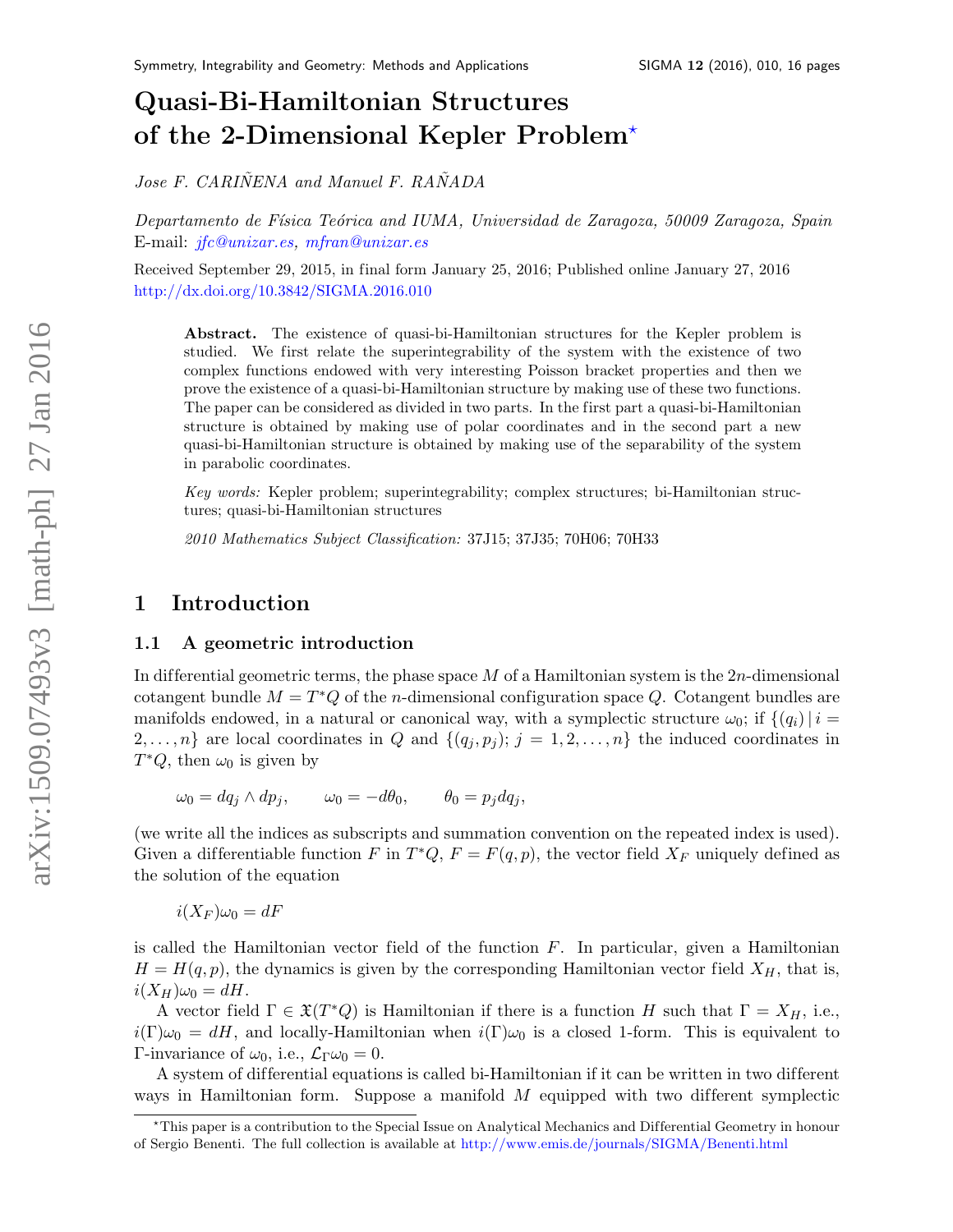structures  $\omega_0$  and  $\omega_1$ . A vector field  $\Gamma$  on  $T^*Q$  is said to be a bi-Hamiltonian vector field if it is Hamiltonian with respect to both symplectic structures, i.e.,

$$
i(\Gamma)\omega_0 = dH_0
$$
 and  $i(\Gamma)\omega_1 = dH_1$ .

The two functions,  $H_0$  and  $H_1$ , are integrals of motion for Γ. A weaker form of bi-Hamiltonian system is when the only symplectic form is the first one  $(\omega_1$  is a closed but nonsymplectic 2-form).

We point out that an important example of bi-Hamiltonian system is the rational harmonic oscillator (non-central harmonic oscillator with rational ratio of frequencies) [\[8\]](#page-14-0)

$$
H = \frac{1}{2}(p_x^2 + p_y^2) + \frac{1}{2}\alpha_0^2 (m^2x^2 + n^2y^2).
$$

A symplectic form determines a Poisson bivector  $\Lambda$  that satisfies the vanishing of the Schouten bracket  $[\Lambda, \Lambda] = 0$  (this property is equivalent to the Jacobi identity); we note that there exist non-constant rank Poisson structure not related with symplectic structures. The compatibility condition between two different Poisson structures,  $\Lambda_0$  and  $\Lambda_1$ , means that the linear combination  $\Lambda_{\lambda} = \Lambda_0 - \lambda \Lambda_1$  is a Poisson pencil, that is, it is a Poisson bivector for every value of  $\lambda$ ; therefore the corresponding bracket  $\{\cdot,\cdot\}_\lambda = \{\cdot,\cdot\}_0 - \lambda \{\cdot,\cdot\}_1$  is a pencil of Poisson brackets.

Bi-Hamiltonian systems are systems endowed with very interesting properties but, in general, it is quite dif ficult to find a bi-Hamiltonian formulation for a given Hamiltonian vector field, and for this reason it is useful to introduce the concept of quasi-bi-Hamiltonian system.

**Definition 1.** A vector field X on a symplectic manifold  $(M, \omega)$  is called quasi-Hamiltonian if there exists a (nowhere-vanishing) function  $\mu$  such that  $\mu X$  is a Hamiltonian vector field

$$
\mu X \in \mathfrak{X}_H(M).
$$

Thus  $i(\mu X)\omega = dh$  for some function h.

We call  $\mu$  an integrating factor of the quasi-Hamiltonian system, because it is an integrating factor for the 1-form  $i(X)\omega$ , and we note that in this case the function h is a first integral of X. Note that this condition can alternatively be written as as  $i(X)(\mu\omega) = dh$ , but the point is that the 2-form  $\mu\omega$  is not closed in the general case.

The scarcity of bi-Hamiltonian systems leads to relax the condition for the vector field being Hamiltonian to a simpler situation of quasi-Hamiltonian with respect to the second symplectic structure.

**Definition 2.** A Hamiltonian vector field X on a symplectic manifold  $(M,\omega)$  is called quasi-bi-Hamiltonian if there exist another symplectic structure  $\omega_1$ , and a nowhere-vanishing function  $\mu$ , such that  $\mu X$  is a Hamiltonian vector field with respect to  $\omega_1$ .

This concept was first introduced in [\[4\]](#page-14-1) in the particular case of systems with two degrees of freedom and it was quickly extended in [\[23,](#page-15-0) [24\]](#page-15-1) for a higher-dimensional systems. Some recent papers considering properties of this particular class of systems are [\[1,](#page-14-2) [2,](#page-14-3) [3,](#page-14-4) [4,](#page-14-1) [5,](#page-14-5) [6,](#page-14-6) [8,](#page-14-0) [14,](#page-15-2) [15,](#page-15-3) [23,](#page-15-0) [24,](#page-15-1) [25,](#page-15-4) [36\]](#page-15-5).

The nondegeneracy of the canonical form  $\omega_0$  provides a vector bundle isomorphism  $\widehat{\omega_0}$  of  $T(T^*Q)$  on  $T^*(T^*Q)$ , inducing an identification of vector fields and 1-forms on the phase space. A consequence is that the pair  $(\omega_0, \omega_1)$  determines a  $(1, 1)$  tensor field R defined as  $R = \widehat{\omega_0}^{-1} \circ \widehat{\omega_1}$ , that is,

$$
\omega_1(X, Y) = \omega_0(RX, Y), \qquad \forall X, Y \in \mathfrak{X}(T^*Q).
$$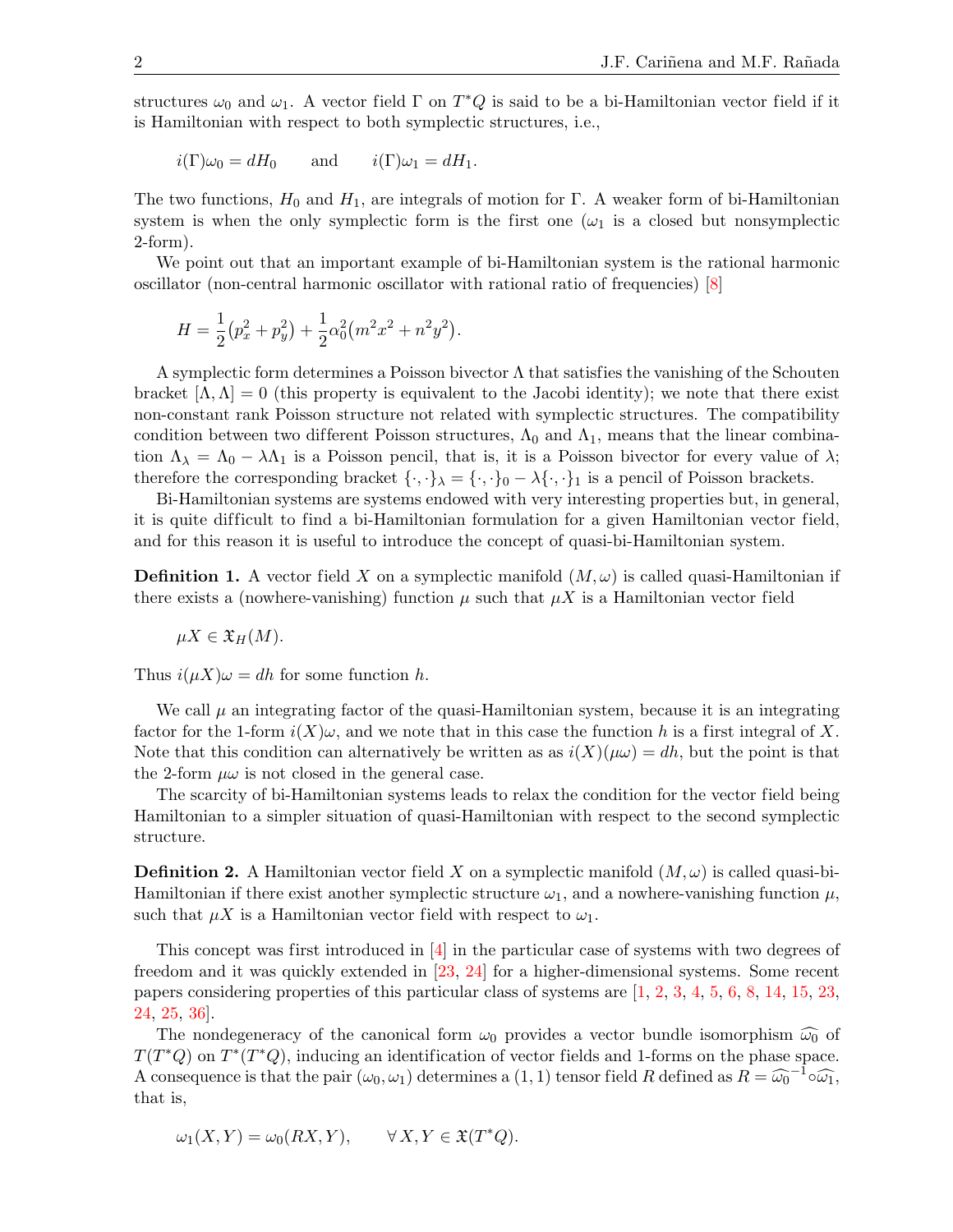Note that in the definition of R the 2-form  $\omega_1$  is necessarily closed but it can be nonsymplectic. If Γ is bi-Hamiltonian with respect to  $(\omega_0, \omega_1)$  then R is Γ-invariant, that is,  $\mathcal{L}_{\Gamma} R = 0$ , where  $\mathcal L$  denotes the Lie derivative (this means that the characteristic polynomial of R is an invariant for  $\Gamma$ , and consequently the coefficients of the polynomial are constants of motion). The Nijenhuis tensor  $N_R$  of the tensor field R is defined by

$$
N_R(X, Y) = R^2[X, Y] + [RX, RY] - R[RX, Y] - R[X, RY].
$$

It has been proved that if  $\Gamma$  is a Hamiltonian dynamical system of the type described above and such that (i) The tensor  $N_R$  of R vanishes, (ii) The tensor field R has n distinct eigenfunctions (that is, they are maximally distinct), then the eigenfunctions of R are in involution and the system is therefore completely integrable [\[12,](#page-14-7) [16,](#page-15-6) [17,](#page-15-7) [18,](#page-15-8) [21\]](#page-15-9). It is important to note that the eigenvalues of R are constants of motion for  $\Gamma$  even in the case that the two properties (i) and (ii) are not satisfied (but then the eigenfunctions are not in involution).

It is known that the Liouville formalism characterize the Hamiltonians that are integrable but it does not provide a method for obtaining the integrals of motion; therefore it has been necessary to elaborate different methods for obtaining constants of motion (Hamilton–Jacobi separability, Lax pairs formalism, Noether symmetries, Hidden symmetries, etc); the existence of a bi-Hamiltonian structure with the above two mentioned properties (Nijenhuis torsion condition and maximally distinct eigenvalues) can be considered as method to establish the Liouville integrability of a system; because of this, these two properties are frequently included in the definition of a bi-Hamiltonian structure.

Most of systems admitting a bi-Hamiltonian structure are separable systems; so these two properties (separability and double Hamiltonian structure) are properties very close related (see [\[18\]](#page-15-8) for a detailed discussion of this question and [\[35\]](#page-15-10) for the case of multiple separability). Quasi-bi-Hamiltonian systems are very less known than the bi-Hamiltonian ones but it seems that they are also related with separability. Nevertheless, in this case the tensor field  $R$  is not  $\Gamma$ -invariant and the eigenvalues of the tensor field R are not constants of motion. An interesting property is that it was shown in [\[4\]](#page-14-1) that in the particular case of two degrees of freedom the function  $\mu^2/\det R$  is a constant of the motion.

The potential of the Kepler problem is spherically symmetric and therefore it admits alternative Lagrangians (the existence of alternative Lagrangians for central potentials is studied in [\[13,](#page-14-8) [20,](#page-15-11) [26\]](#page-15-12)); recall that if there exist alternative Lagrangian descriptions then one can find non-Noether constants of motion [\[7\]](#page-14-9). This system has been studied as a bi-Hamilltonian system by making use of different approaches; Rauch-Wojciechowski proved the existence of a bi-Hamiltonian formulation but introducing an extra variable so that the phase space is odddimensional and the Poisson brackets are degenerate [\[34\]](#page-15-13) and more recently [\[19\]](#page-15-14) a bi-Hamiltonian formulation for the perturbed Kepler problem has also been studied by making use of Delaunaytype variables.

#### 1.2 Structure and purpose of the paper

Now in this paper we will analyze certain properties of the Kepler problem related with the existence of quasi-bi-Hamiltonian structures. The following two points summarize the contents of the paper.

• First, we will study the existence of certain complex functions with interesting Poisson properties and then we will prove that the superintegrability of the system is directly related with the properties of these complex functions. As is well-known this system is multi-separable (it separates in both polar and parabolic coordinates); so we first present the study making use of polar coordinates and then we undertake a similar study by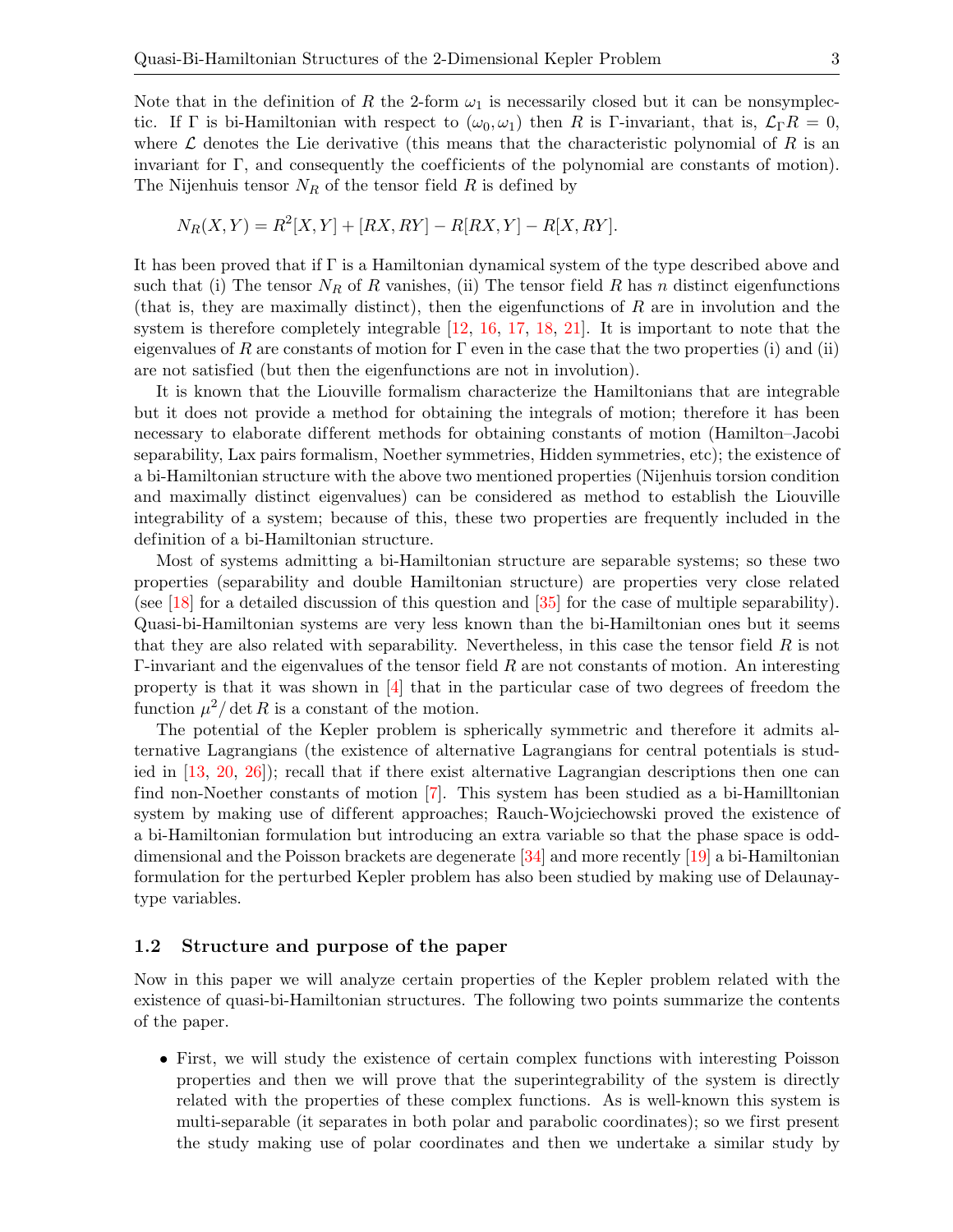employing parabolic coordinates (the parabolic complex functions are different from the polar ones).

• Second, we prove that the above mentioned complex functions determine the existence of several quasi-bi-Hamiltonian structures. This is done in two steps: first with complex 2-forms and then with several real 2-forms. The properties of these geometric structures and of the associated recursion operators are analyzed.

It is important to note that this study is concerned with the existence of quasi-bi-Hamiltonian structures (instead of bi-Hamiltonian). So we recall that if  $i(\Gamma)\omega_1 = \lambda dH_1$  then  $\mathcal{X}_{\Gamma}\omega_1 = d\lambda \wedge dH_1 \neq 0$ . Consequently the tensor field R is not Γ-invariant and the eigenvalues of R are not constants of motion.

We must clearly say that the structures obtained by this method (wedge product of the dif ferentials of complex functions) do not satisfy the above mentioned Nijenhuis torsion condition. So perhaps it is convenient to name them as weak quasi-bi-Hamiltonian structures (in opposition to strong structures satisfying the Nijenhuis condition). Nevertheless, the purpose in this paper is not to prove the integrability of a system as consequence of a bi-Hamiltonian structure, since it is perfectly known that the Kepler problem is not only integrable but also superintegrable. The purpose is to study new and interesting properties of the Kepler problem. In fact, it has been proved that if a dynamical vector field satisfies certain properties (existence of canonoid transformations  $[9, 10]$  $[9, 10]$  or existence of non-symplectic symmetries  $[27, 28]$  $[27, 28]$ ) then it is Hamiltonian with respect to two dif ferent structures without satisfying necessarily the Nijenhuis condition.

The structure of the paper is as follows: In Section [2](#page-3-0) we study the Kepler problem by making use of polar coordinates  $(r, \phi)$ ; we relate the superintegrability of the system with the existence of two complex functions  $M_r$  and  $N_\phi$  endowed with very interesting Poisson bracket properties and then we prove the existence of a quasi-bi-Hamiltonian structure making use of these two functions. Then in Section [3](#page-9-0) we consider once more the same system but in terms of parabolic coordinates  $(a, b)$  and we obtain a new quasi-bi-Hamiltonian structure (different to the previous one) making use of a similar technique but with new complex functions  $M_a$  and  $M_b$ . Finally in Section [4](#page-14-12) we make some final comments.

# <span id="page-3-0"></span>2 From superintegrability to quasi-bi-Hamiltonian structures

After these rather general comments we restrict our study to the Kepler problem in the Euclidean plane that, as it is well known, is superintegrable and multiseparable (polar and parabolic coordinates).

Let us first notice that in some cases the two-dimensional Euclidean systems possess certain interesting properties. For example, if the potential  $V(x, y)$  takes the form  $V = A(u) + B(v)$ ,  $u = x + y$ ,  $v = x - y$ , then it admits a new Hamiltonian structure (and also a Lax pair) [\[22\]](#page-15-17); unfortunately the new structure is in most of cases constant (we mean that the new Poisson bracket is determined by a symplectic form as  $\omega_1 = dx \wedge dp_y + dy \wedge dp_x$ .

In the next paragraphs we will relate the existence of bi-Hamiltonian structures with the properties of the two complex functions with interesting Poisson bracket properties.

#### 2.1 Complex functions and superintegrabilty

It is well known that the Hamiltonian of the two-dimensional Kepler problem

$$
H_K = \frac{1}{2} \left( p_r^2 + \frac{p_\phi^2}{r^2} \right) + V_K, \qquad V_K = -\frac{g}{r}, \qquad 0 < g \in \mathbb{R},
$$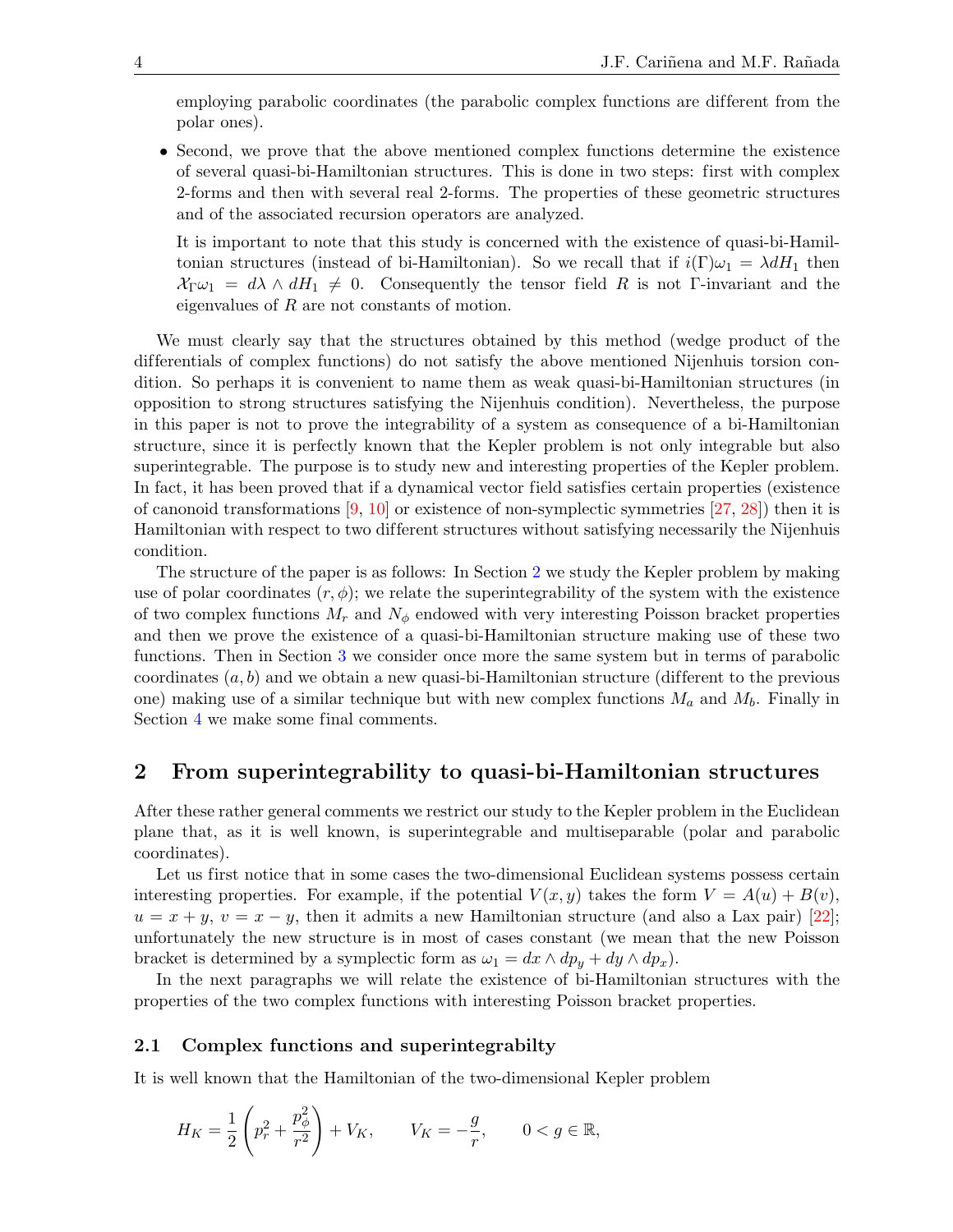is Hamilton–Jacobi (H-J) separable in polar coordinates  $(r, \phi)$  and it is, therefore, Liouville integrable with the angular momentum  $J_2 = p_\phi$  as the associate constant of motion. Moreover, it is also known that it is a super-integrable system with the two components of the Laplace– Runge–Lenz vector as additional integrals of motion. Now we will prove that this property of superintegrability can be related to the existence of certain complex functions with interesting Poisson bracket properties.

Let us denote by  $M_{rj}$  and  $N_{\phi j}$ ,  $j = 1, 2$ , the following real functions

$$
M_{r1} = p_r p_\phi
$$
,  $M_{r2} = g - \frac{p_\phi^2}{r}$ , and  $N_{\phi 1} = \cos \phi$ ,  $N_{\phi 2} = \sin \phi$ .

Then we have the following properties

(i) 
$$
\frac{d}{dt}M_{r1} = \{M_{r1}, H_K\} = -\lambda M_{r2},
$$
  $\frac{d}{dt}M_{r2} = \{M_{r2}, H_K\} = \lambda M_{r1},$   
\n(ii)  $\frac{d}{dt}N_{\phi 1} = \{N_{\phi 1}, H_K\} = -\lambda N_{\phi 2},$   $\frac{d}{dt}N_{\phi 2} = \{N_{\phi 2}, H_K\} = \lambda N_{\phi 1},$ 

where  $\lambda$  denote the following function

$$
\lambda = \frac{p_{\phi}}{r^2}.
$$

The property (ii), representing the behaviour of the angular functions  $N_{\phi j}$ , is true for all the central potentials  $V(r)$ ; but the property (i), behaviour of the functions  $M_{rj}$ , is specific of the potential of the Kepler problem.

Consider next the complexification of the linear space of functions on the manifold and extend by bilinearity the Poisson bracket. If we denote  $M_r$  and  $N_\phi$  the complex functions

$$
M_r = M_{r1} + iM_{r2}, \qquad N_\phi = N_{\phi 1} + iN_{\phi 2},
$$

then they have the following properties

$$
\{M_r, H_K\} = i\lambda M_r, \qquad \{N_\phi, H_K\} = i\lambda N_\phi,
$$

and consequently the Poisson bracket of  $M_r N^*_{\phi}$  with the Kepler Hamiltonian vanishes

$$
\{M_r N_\phi^*, H_K\} = \{M_r, H_K\} N_\phi^* + M_r \{N_\phi^*, H_K\} = (i\lambda M_r) N_\phi^* + M_r(-i\lambda N_\phi^*) = 0.
$$

We can summarize this result in the following proposition.

<span id="page-4-0"></span>**Proposition 1.** Let us consider the Hamiltonian of the Kepler problem

$$
H_K = \frac{1}{2} \left( p_r^2 + \frac{p_\phi^2}{r^2} \right) + V_K, \qquad V_K = -\frac{g}{r},
$$

Then, the complex function  $J_{34}$  defined as

$$
J_{34} = M_r N_\phi^*
$$

is a (complex) constant of the motion.

Of course  $J_{34}$  determines two real first-integrals

$$
J_{34} = J_3 + iJ_4, \qquad \{J_3, H_K\} = 0, \qquad \{J_4, H_K\} = 0,
$$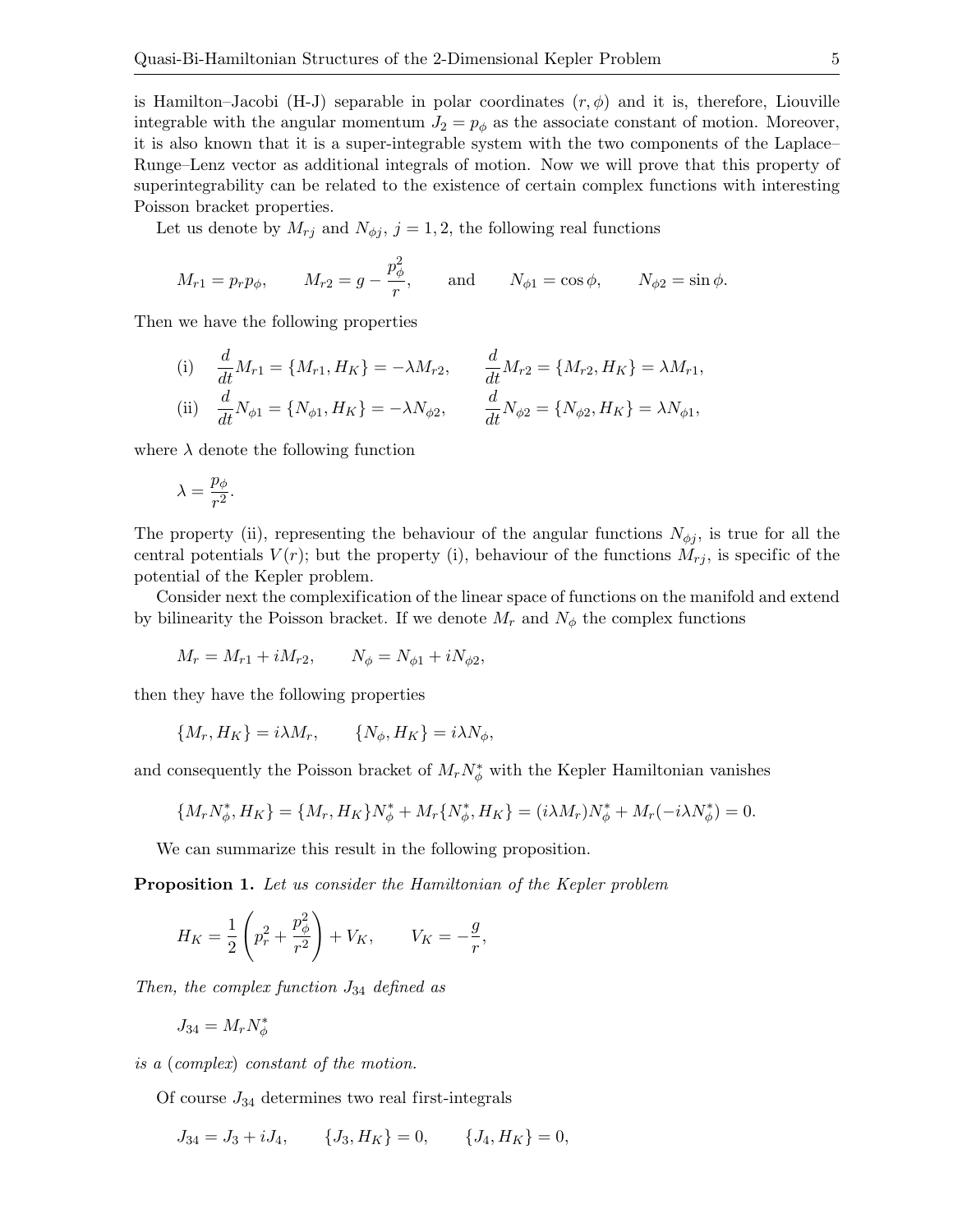whose coordinate expressions turn out to be

$$
J_3 = \text{Re}(J_{34}) = p_r p_\phi \cos \phi - \frac{p_\phi^2}{r} \sin \phi + g \sin \phi,
$$
  

$$
J_4 = \text{Im}(J_{34}) = p_r p_\phi \sin \phi + \frac{p_\phi^2}{r} \cos \phi - g \cos \phi.
$$

That is, the two functions  $J_3$  and  $J_4$  are just the two components of the two-dimensional Laplace– Runge–Lenz vector.

Summarizing, we have got two interesting properties. First, the superintegrability of the Kepler problem is directly related with the existence of two complex functions whose Poisson brackets with the Hamiltonian are proportional with a common complex factor to themselves, and second, the two components of the Laplace–Runge–Lenz vector appear as the real and imaginary parts of the complex first-integral of motion. Remark that  $N_{\phi}$  is a complex function of constant modulus one, while the modulus of  $M_r$  is a polynomial of degree four in the momenta given by

$$
M_r M_r^* = (p_r p_\phi)^2 + \left(g - \frac{p_\phi^2}{r}\right)^2 = 2p_\phi^2 H_K + g^2.
$$

#### 2.2 Complex functions and quasi-bi-Hamiltonian structures

Let us denote by  $Y_{34}$  the (complex) Hamiltonian vector field of  $J_{34}$ 

$$
i(Y_{34})\omega_0 = dJ_{34},
$$

that obviously satisfies  $Y_{34}(H_K) = \{H_K, J_{34}\} = 0$ , and by  $Y_r$  and  $Y_\phi$  the Hamiltonian vector fields of  $M_r$  and  $N_\phi$ :

$$
i(Y_r)\omega_0 = dM_r, \qquad i(Y_\phi)\omega_0 = dN_\phi.
$$

Their local coordinate expressions are, respectively, given by

$$
Y_r = p_{\phi} \frac{\partial}{\partial r} + \left( p_r - 2i \frac{p_{\phi}}{r} \right) \frac{\partial}{\partial \phi} - i \left( \frac{p_{\phi}^2}{r^2} \right) \frac{\partial}{\partial p_r},
$$

and

$$
Y_{\phi} = (\sin \phi - i \cos \phi) \frac{\partial}{\partial p_{\phi}}.
$$

Then, the vector field  $Y_{34}$  appears as a linear combination of  $Y_r$  and  $Y^*_{\phi}$ ; more specifically we have

$$
Y_{34} = N_{\phi}^* Y_r + M_r Y_{\phi}^* = Y + Y', \qquad Y = N_{\phi}^* Y_r, \qquad Y' = M_r Y_{\phi}^*.
$$

The vector field  $Y_{34}$  is certainly a symmetry of the Hamiltonian system  $(T^*Q, \omega_0, H_K)$ , but the two vector fields, Y and Y', are neither symmetries of the symplectic form  $\omega_0$  (that is,  $\chi_{Y}\omega_0 \neq 0$ and  $\mathcal{X}_{Y'}\omega_0\neq 0$  nor symmetries of the Hamiltonian (that is,  $\mathcal{X}_Y H_K\neq 0$  and  $\mathcal{X}_{Y'} H_K\neq 0$ ). Moreover, remark that they are not symmetries of the dynamics, because

$$
[Y,\Gamma_K]\neq 0, \qquad [Y',\Gamma_K]\neq 0, \qquad i(\Gamma_K)\omega_0=dH_K.
$$

More specifically: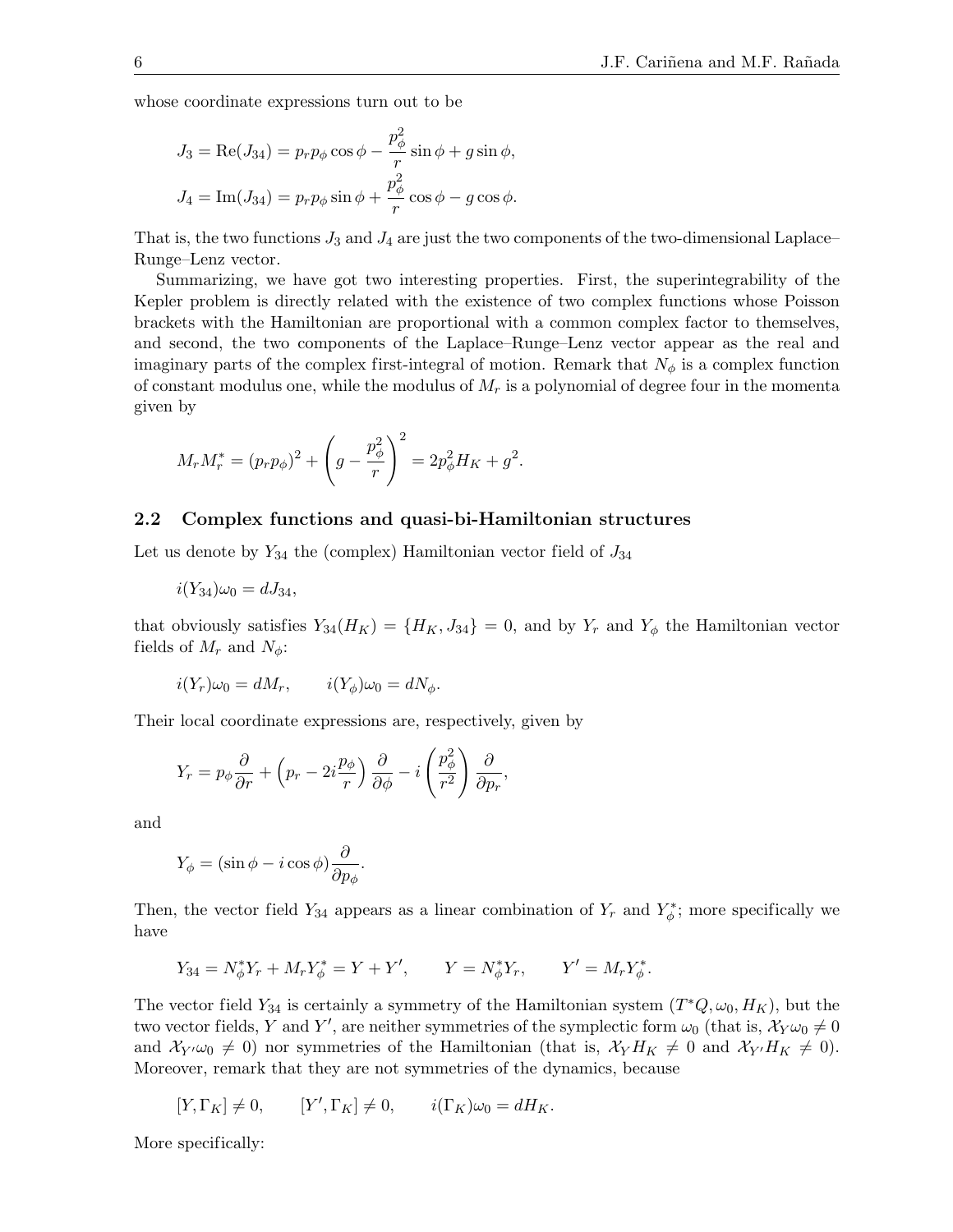<span id="page-6-0"></span>**Proposition 2.** The Lie bracket of the dynamical vector field  $\Gamma_K$  with Y is given by

 $[\Gamma_K, Y] = iJ_{34}X_{\lambda},$ 

where  $X_{\lambda}$  is the Hamiltonian vector field of the function  $\lambda$ .

Proof. A direct computation leads to

$$
[\Gamma_K, Y] = \Gamma_K(N^*_{\phi})Y_r + N^*_{\phi}[\Gamma_K, Y_r] = -i\lambda N^*_{\phi}Y_r + N^*_{\phi}(-X_{\{H_K, M_r\}}).
$$

where we have used that the Lie bracket of two Hamiltonian vector fields satisfies  $[X_f, X_g] =$  $-X_{\{f,g\}}$ . Note also that the Hamiltonian vector field of a product fg is given by  $X_{fg}$  =  $fX_g + gX_f$ , and then the above Lie bracket becomes

$$
[\Gamma_K, Y] = -i\lambda N_{\phi}^* Y_r + iN_{\phi}^* (X_{\lambda M_r}) = -i\lambda N_{\phi}^* Y_r + iN_{\phi}^* (\lambda Y_r + M_r X_{\lambda}) = i(M_r N_{\phi}^*) X_{\lambda}.
$$

The vector field  $X_{\lambda}$  on the right hand side represents an obstruction for Y to be a dynamical symmetry. Only when  $\lambda$  be a numerical constant the vector field Y (and also Y') is a dynamical symmetry of  $\Gamma_K$ .

In the following  $\Omega$  will denote the complex 2-form defined as

 $\Omega = dM_r \wedge dN^*_{\phi}.$ 

The two complex 2-forms  $\omega_Y$  and  $\omega'_Y$  obtained by Lie derivative of  $\omega_0$ , i.e.,

$$
\mathcal{L}_Y\omega_0=\omega_Y,\qquad \mathcal{L}_{Y'}\omega_0=\omega'_Y,
$$

are such

$$
\mathcal{L}_Y \omega_0 = i_Y (d\omega_0) + d(i_Y \omega_0) = d(i_Y \omega_0) = d(N^*_{\phi} dM_r) = -\Omega,
$$
  

$$
\mathcal{L}_{Y'} \omega_0 = i_{Y'} (d\omega_0) + d(i_{Y'} \omega_0) = d(i_{Y'} \omega_0) = d(M_r dN^*_{\phi}) = \Omega.
$$

Using the preceding results we can prove:

**Proposition 3.** The Hamiltonian vector field  $\Gamma_K$  of the Kepler problem is a quasi-Hamiltonian system with respect to the complex 2-form  $\Omega$ .

**Proof.** The contraction of the vector field  $\Gamma_K$  with the complex 2-form  $\Omega$  gives

$$
i(\Gamma_K)\Omega = \Gamma_K(M_r)dN_\phi^* - \Gamma_K(N_\phi^*)dM_r,
$$

and recalling that

$$
\Gamma_K(M_r) = \{M_r, H_K\} = i\lambda M_r, \qquad \Gamma_K(N^*_{\phi}) = \{N^*_{\phi}, H_K\} = -i\lambda N^*_{\phi},
$$

we arrive to

$$
i(\Gamma_K)\Omega = (i\lambda M_r)dN^*_{\phi} + (i\lambda N^*_{\phi})dM_r = i\lambda d(M_rN^*_{\phi}).
$$

The complex 2-form  $\Omega$  can be written as

$$
\Omega = \Omega_1 + i\Omega_2
$$

where the two real 2-forms,  $\Omega_1 = \text{Re}(\Omega)$  and  $\Omega_2 = \text{Im}(\Omega)$ , take the form

$$
\Omega_1 = dM_{r1} \wedge dN_{\phi 1} + dM_{r2} \wedge dN_{\phi 2} = d(p_r p_\phi) \wedge d(\cos \phi) + d\left(g - \frac{p_\phi^2}{r}\right) \wedge d(\sin \phi)
$$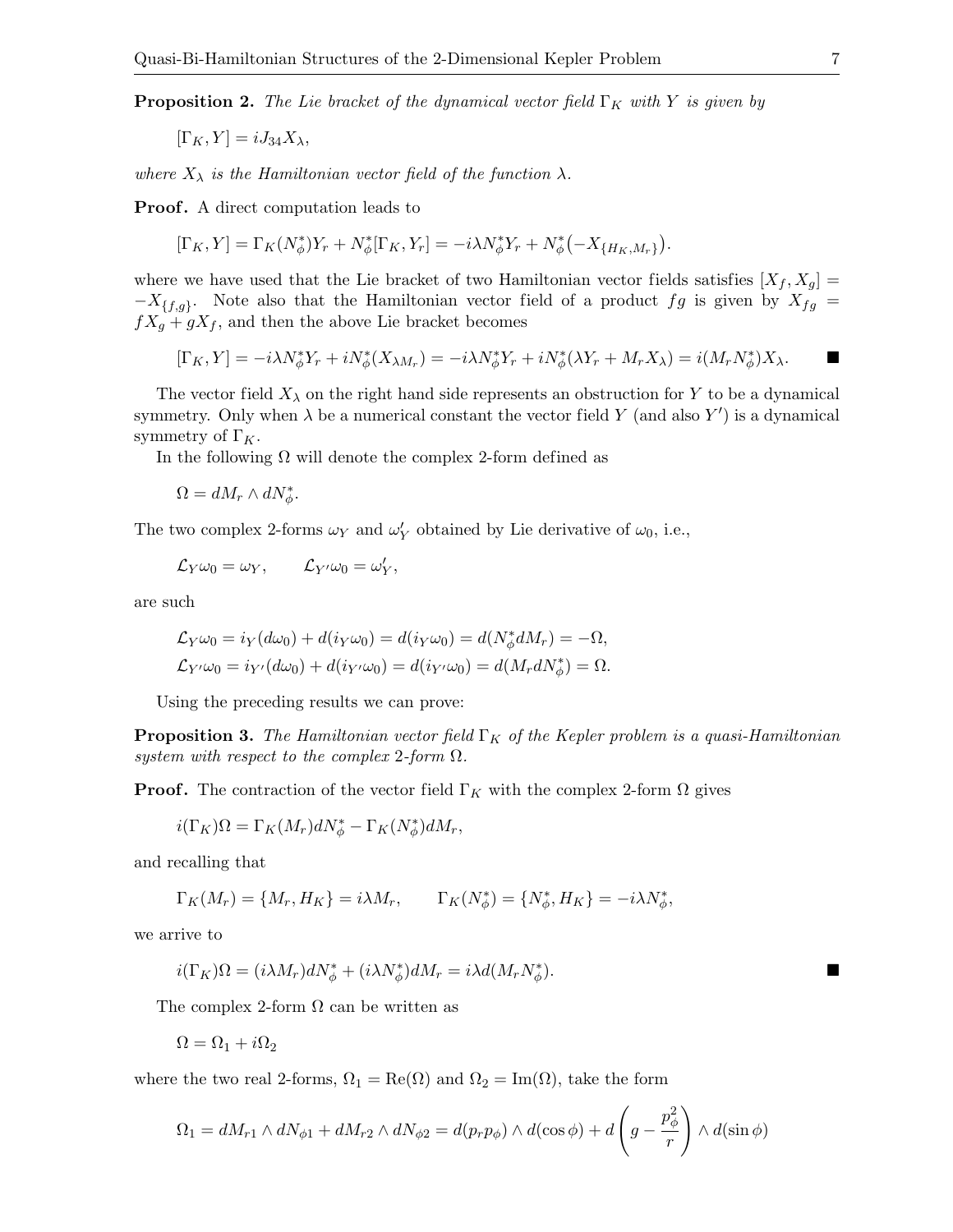$= \alpha_{12}dr \wedge d\phi + \alpha_{23}d\phi \wedge dp_r + \alpha_{24}d\phi \wedge dp_{\phi},$ 

$$
\Omega_2 = -dM_{r1} \wedge dN_{\phi 2} + dM_{r2} \wedge dN_{\phi 1} = -d(p_r p_\phi) \wedge d(\sin \phi) + d\left(g - \frac{p_\phi^2}{r}\right) \wedge d(\cos \phi)
$$

$$
= \beta_{12} dr \wedge d\phi + \beta_{23} d\phi \wedge dp_r + \beta_{24} d\phi \wedge dp_\phi
$$

with  $\alpha_{ij}$  and  $\beta_{ij}$  being given by

$$
\alpha_{12} = \left(\frac{p_{\phi}^2}{r^2}\right)\cos\phi, \qquad \alpha_{23} = p_{\phi}\sin\phi, \qquad \alpha_{24} = p_r\sin\phi + 2\left(\frac{p_{\phi}}{r}\right)\cos\phi,
$$

and

$$
\beta_{12} = -\left(\frac{p_{\phi}^2}{r^2}\right) \sin \phi, \qquad \beta_{23} = p_{\phi} \cos \phi, \qquad \beta_{24} = p_r \cos \phi - 2\left(\frac{p_{\phi}}{r}\right) \sin \phi.
$$

Then we have

$$
i(\Gamma_K)\Omega_1 = -\lambda dJ_4, \qquad i(\Gamma_K)\Omega_2 = \lambda dJ_3,
$$

what means that  $\Gamma_K$  is also quasi-bi-Hamiltonian with respect to the two real 2-forms  $(\omega_0, \Omega_1)$ or  $(\omega_0, \Omega_2)$ .

Remark that the complex 2-form  $\Omega$  is well defined but it is not symplectic. In fact, from the above expressions in coordinates we have  $\Omega_1 \wedge \Omega_1 = 0$ ,  $\Omega_2 \wedge \Omega_2 = 0$ , and  $\Omega_1 \wedge \Omega_2 = 0$ , and therefore we obtain

$$
\Omega \wedge \Omega = (\Omega_1 \wedge \Omega_1 - \Omega_2 \wedge \Omega_2) + 2i\Omega_1 \wedge \Omega_2 = 0.
$$

The distribution defined by the kernel of  $\Omega$ , that is two-dimensional, is given by

$$
\operatorname{Ker} \Omega = \left\{ f_1 Z_1 + f_2 Z_2 \, | \, f_1, f_2 \colon \mathbb{R}^2 \times \mathbb{R}^2 \to \mathbb{C} \right\},
$$

where the vector fields  $Z_1$  and  $Z_2$  are

$$
Z_1 = (\alpha_{23} + i\beta_{23})\frac{\partial}{\partial r} + (\alpha_{12} + i\beta_{12})\frac{\partial}{\partial p_r}, \qquad Z_2 = (\alpha_{24} + i\beta_{24})\frac{\partial}{\partial r} + (\alpha_{12} + i\beta_{12})\frac{\partial}{\partial p_\phi}.
$$

Therefore it satisfies

$$
[\operatorname{Ker}\Omega,\Gamma_K]\subset\operatorname{Ker}\Omega.
$$

That is,  $\Gamma_K$  preserves the distribution Ker  $\Omega$ .

If  $Y_3$  and  $Y_4$  are the Hamiltonian vector fields (with respect to the canonical symplectic form  $\omega_0$ ) of the first integrals  $J_3$  and  $J_4$ , then the dynamical vector field  $\Gamma_K$  is orthogonal to  $Y_4$ with respect to the structure  $\Omega_1$  and it is also orthogonal to Y<sub>3</sub> with respect to the structure  $\Omega_2$ , that is,

$$
i(\Gamma_K)i(Y_4)\Omega_1 = 0, \qquad i(\Gamma_K)i(Y_3)\Omega_2 = 0.
$$

Just to close the section we remark that had we applied this technique to the isotropic twodimensional harmonic oscillator with frequency  $\alpha$  we had obtained the function  $M_r$  as

$$
M_r = \left(\frac{2}{r}p_r p_\phi\right) + i\left(p_r^2 - \frac{p_\phi^2}{r^2} + \alpha^2 r^2\right),
$$

(the angular function  $N_{\phi}$  would be the same) and the constants so obtained are but the components of the Fradkin tensor. This shows that the harmonic oscillator is an example of dynamical system both bi-Hamiltonian and quasi-bi-Hamiltonian.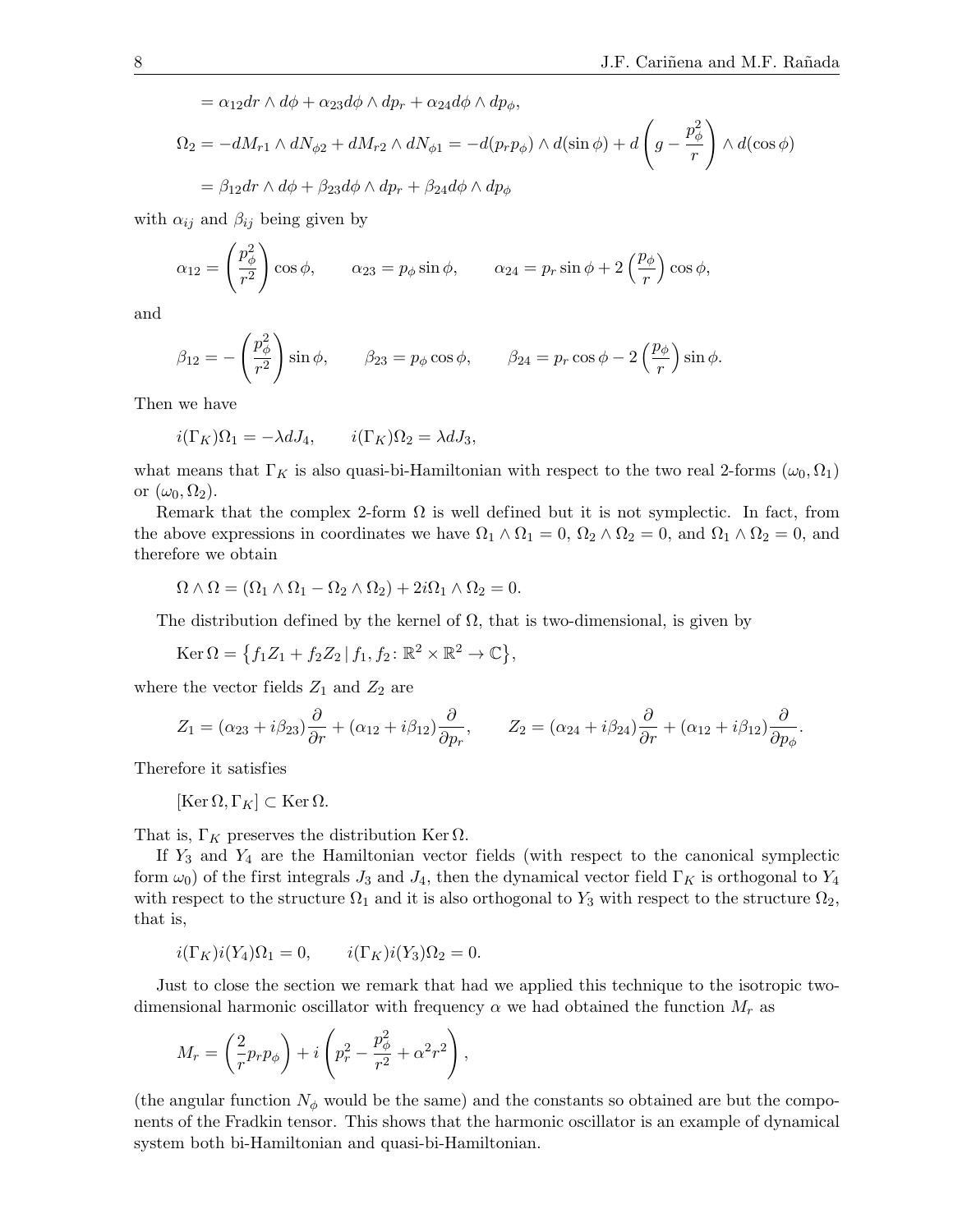#### <span id="page-8-0"></span>2.3 Recursion operators and some comments

The bi-Hamiltonian structure  $(\omega_0, \Omega)$  determines a complex recursion operator R defined as

$$
\Omega(X, Y) = \omega_0(RX, Y), \qquad \forall X, Y \in \mathfrak{X}(T^*Q).
$$

But as  $\Omega$  and R are complex, we can introduce two real recursion operator  $R_1$  and  $R_2$  defined as

$$
\Omega_1(X,Y) = \omega_0(R_1X,Y), \qquad \Omega_2(X,Y) = \omega_0(R_2X,Y).
$$

We recall that  $\widehat{\omega_0}$  is the map  $\widehat{\omega_0}$ :  $\mathfrak{X}(T^*Q) \to \wedge^1(T^*Q)$  given by contraction, that is  $\widehat{\omega_0}(X) =$ <br> $\widehat{\omega}(X)$  is a bijection that the paperconnect change of is means that the map  $\widehat{\omega}$  is a bijecti  $i(X)\omega_0$ , and then the nondegenerate character of  $\omega_0$  means that the map  $\widehat{\omega_0}$  is a bijection. Using this notation we can write the two operators  $R_1$  and  $R_2$  as follows

$$
R_1 = \widehat{\omega_0}^{-1} \circ \widehat{\Omega_1}, \qquad R_2 = \widehat{\omega_0}^{-1} \circ \widehat{\Omega_2}.
$$

Then we have the following properties

(i) The coordinates expressions of  $R_1$  and  $R_2$  are

$$
R_1 = -\alpha_{12} \frac{\partial}{\partial p_{\phi}} \otimes dr + \left[ \alpha_{23} \frac{\partial}{\partial r} + \alpha_{24} \frac{\partial}{\partial \phi} + \alpha_{12} \frac{\partial}{\partial p_r} \right] \otimes d\phi
$$

$$
+ \alpha_{23} \frac{\partial}{\partial p_{\phi}} \otimes dp_r + \alpha_{24} \frac{\partial}{\partial p_{\phi}} \otimes dp_{\phi}
$$

and

$$
R_2 = -\beta_{12} \frac{\partial}{\partial p_{\phi}} \otimes dr + \left[ \beta_{23} \frac{\partial}{\partial r} + \beta_{24} \frac{\partial}{\partial \phi} + \beta_{12} \frac{\partial}{\partial p_r} \right] \otimes d\phi
$$

$$
+ \beta_{23} \frac{\partial}{\partial p_{\phi}} \otimes dp_r + \beta_{24} \frac{\partial}{\partial p_{\phi}} \otimes dp_{\phi}.
$$

(ii)  $R_1$  and  $R_2$  have two different eigenvalues doubly degenerate and one of them is null (that is,  $\lambda_1 = \lambda_2 = 0$ ,  $\lambda_3 = \lambda_4 \neq 0$ . Therefore we have

 $det[R_1] = det[R_2] = 0,$ 

what is a consequence of the singular character of  $\Omega_1$  and  $\Omega_2$ .

We close this section summarizing the situation we have arrived. We have first introduced two complex functions,  $M_r$  and  $N_\phi$ , mainly because of the behaviour of their Poisson brackets. Then we have proved that they are interesting for two reasons: first because they determine the existence of superintegrability (existence of additional constants of motion) and second because they determine quasi-bi-Hamiltonian structures (first complex  $(\omega_0, \Omega)$ ) and then real  $(\omega_0, \Omega_1, \Omega_2)$ .

Concerning the first point, in this case the additional constants of motion are just the components of the Runge–Lenz vector (that have been highly studied making use of dif ferent approaches). Now we have arrived to a new property: they can also be obtained as a consequence of this complex formalism.

Concerning the second point, the two complex functions  $M_r$  and  $N_\phi$  determine the above mentioned geometric structures (first complex and then real) but unfortunately they are degenerated (we recall that  $\Omega_1 \wedge \Omega_1 = 0$ ,  $\Omega_2 \wedge \Omega_2 = 0$ ). This can be considered as a limitation of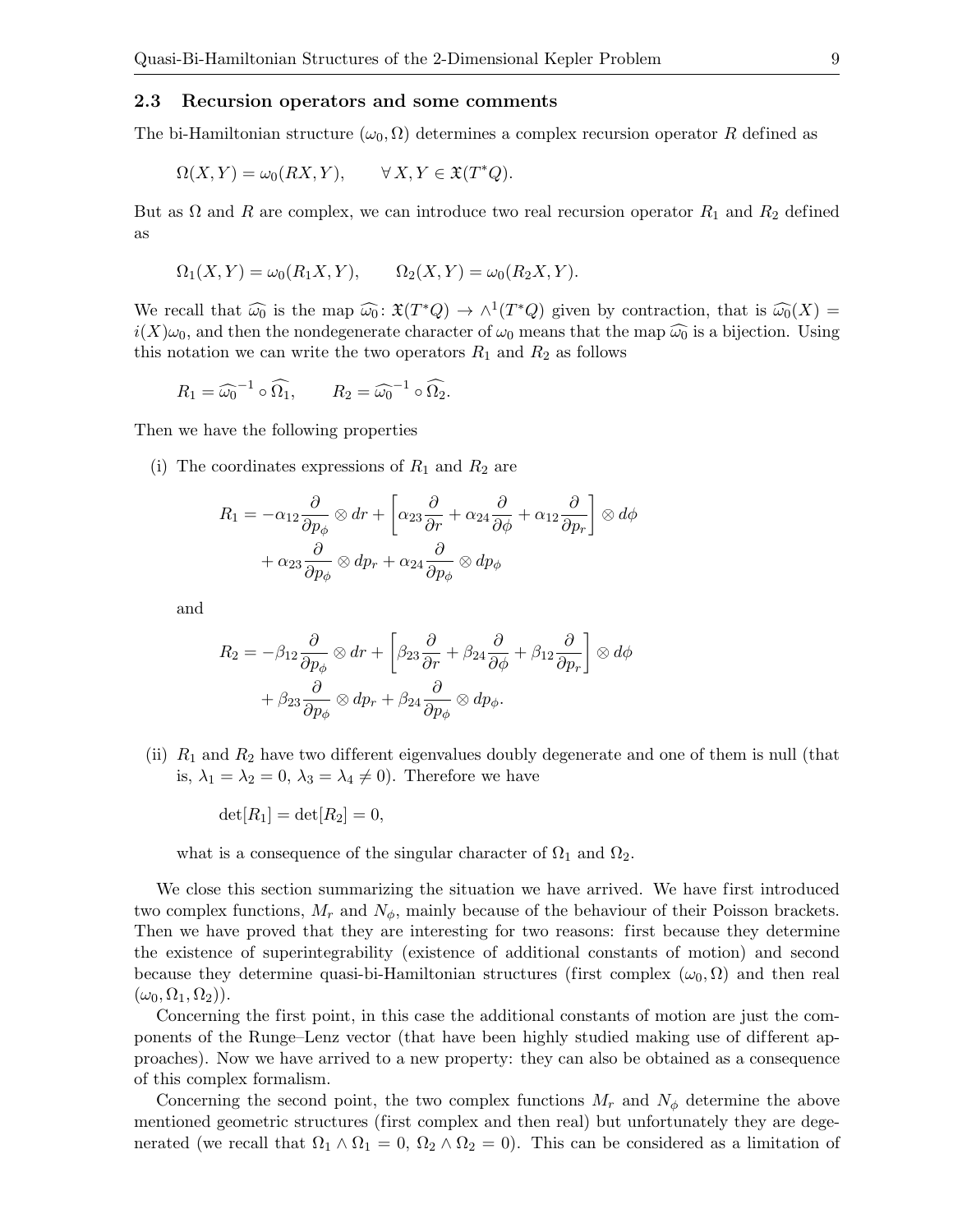these geometric structures. If a bi-Hamiltonians structure satisfies all the appropriate properties (that is, symplectic forms, vanishing of the Nijenhuis torsion of the recursion operator  $R$ , diagonalizable recursion operator  $R$  with functionally independent real eigenvalues) then it determines the Liouville integrability of the system. In fact, the aim of the approach presented in this paper is not to prove the integrability of a system as consequence of a bi-Hamiltonian structure as we start with a system known to be not only integrable but also superintegrable. The existence of  $(\Omega_1, \Omega_2)$  must be considered, not as a method for arriving to the integrability of the system, but as a new and interesting property of the Kepler problem (for the moment only of the two-dimensional system, the generalization to the three-dimensional case must be considered as an open question).

# <span id="page-9-0"></span>3 New complex functions and new quasi-bi-Hamiltonian structures

In this section we will study the existence of new bi-Hamiltonian structures for the Kepler dynamics by making use of parabolic coordinates  $(a, b)$  defined as

$$
x = \frac{1}{2}(a^2 - b^2),
$$
  $y = ab.$ 

Of course all previous results can be translated to this new language in such a way that the functions  $M_{r1}$  and  $M_{r2}$  are now given by

$$
M_{r1} = \frac{(ap_b - bp_a)(ap_a + bp_b)}{\sqrt{a^2 + b^2}}, \qquad M_{r2} = \frac{(ap_b - bp_a)^2}{\sqrt{a^2 + b^2}} - g,
$$

while functions  $N_{\phi 1}$  and  $N_{\phi 2}$  become

$$
N_{\phi 1} = \frac{a^2 - b^2}{\sqrt{a^2 + b^2}}, \qquad N_{\phi 2} = \frac{2ab}{\sqrt{a^2 + b^2}}.
$$

But the important point is that the behaviour of the Kepler Hamiltonian in these coordinates will permit us to obtain new results different from the previous ones.

#### 3.1 Complex functions and superintegrability

The general form of a natural Euclidean Hamiltonian is

$$
H = \frac{1}{2m} \left( \frac{p_a^2 + p_b^2}{a^2 + b^2} \right) + V(a, b).
$$

in such a way that if the potential  $V$  is of the form

$$
V(a,b) = \frac{A(a) + B(b)}{a^2 + b^2},
$$

then the Hamiltonian is Hamilton–Jacobi separable and it is, therefore, Liouville integrable with the following quadratic function

$$
J_2 = \frac{1}{(a^2 + b^2)}(ap_b - bp_a)(ap_b + bp_a) + 2\left(\frac{a^2B - b^2A}{a^2 + b^2}\right)
$$

as the second constant of motion (the first one is the Hamiltonian itself).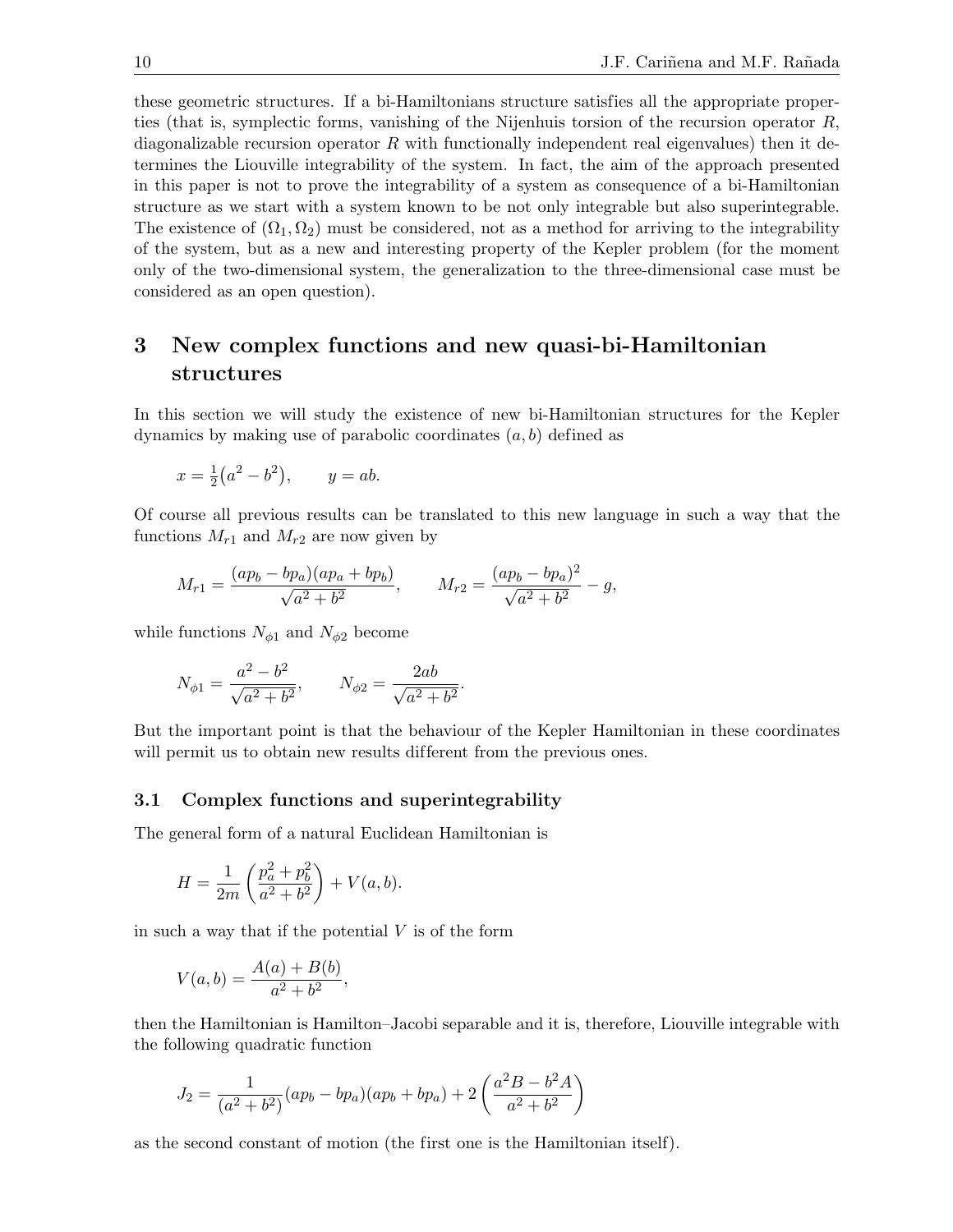For simplifying the following expressions we introduce the following notation:

$$
J = ap_b - bp_a
$$
,  $P_x = \frac{ap_a - bp_b}{a^2 + b^2}$ ,  $P_y = \frac{ap_b + bp_a}{a^2 + b^2}$ .

The Hamiltonian of the Kepler problem when written in parabolic coordinates is

<span id="page-10-0"></span>
$$
H_K = \frac{1}{2} \left( \frac{p_a^2 + p_b^2}{a^2 + b^2} \right) + V_K, \qquad V_K = -\frac{g}{a^2 + b^2},\tag{1}
$$

and the Kepler dynamics is given by the following vector field

$$
\Gamma_K = \left(\frac{p_a}{a^2 + b^2}\right) \frac{\partial}{\partial a} + \left(\frac{p_b}{a^2 + b^2}\right) \frac{\partial}{\partial b} + \left(\frac{p_a^2 + p_b^2 - 2g}{(a^2 + b^2)^2}\right) a \frac{\partial}{\partial p_a} + \left(\frac{p_a^2 + p_b^2 - 2g}{(a^2 + b^2)^2}\right) b \frac{\partial}{\partial p_b},
$$

in such a way that, as  $\omega_0 = da \wedge dp_a + db \wedge dp_b$ , we have

$$
i(\Gamma_K)(da \wedge dp_a + db \wedge dp_b) = dH_K.
$$

The Hamiltonian  $H_K$  is Hamilton–Jacobi separable in coordinates  $(a, b)$  and the associated quadratic constant of motion is the component  $R_x$  of the Laplace–Runge–Lenz vector

$$
R_x = JP_y - g\left(\frac{a^2 - b^2}{a^2 + b^2}\right).
$$

Let us now introduce the functions  $M_{aj}$  and  $M_{bj}$ ,  $j = 1, 2$ , defined by

$$
M_{a1} = \frac{Jp_a}{\sqrt{a^2 + b^2}}, \qquad M_{a2} = \frac{2ga - Jp_b}{\sqrt{a^2 + b^2}},
$$

and

$$
M_{b1} = \frac{Jp_b}{\sqrt{a^2 + b^2}}, \qquad M_{b2} = \frac{2gb + Jp_a}{\sqrt{a^2 + b^2}}.
$$

Then, the important property is that the Poisson bracket of the function  $M_{a1}$  with  $H_K$  is proportional to  $M_{a2}$  while the Poisson bracket of  $M_{a2}$  with  $H_K$  is proportional to  $M_{a1}$ , but with the opposite sign:

$$
\{M_{a1}, H_K\} = -\lambda M_{a2}, \qquad \{M_{a2}, H_K\} = \lambda M_{a1},
$$

and the same is true for the functions  $M_{b1}$  and  $M_{b2}$ ,

$$
\{M_{b1}, H_K\} = -\lambda M_{b2}, \qquad \{M_{b2}, H_K\} = \lambda M_{b1},
$$

where now  $\lambda$  denotes the following function

$$
\lambda = \frac{ap_b - bp_a}{(a^2 + b^2)^2}.
$$

Therefore the two complex functions  $M_a$  and  $M_b$  defined as

$$
M_a = M_{a1} + iM_{a2}, \qquad M_b = M_{b1} + iM_{b2},
$$

satisfy

$$
\{M_a, H_K\} = i\lambda M_a, \qquad \{M_b, H_K\} = i\lambda M_b.
$$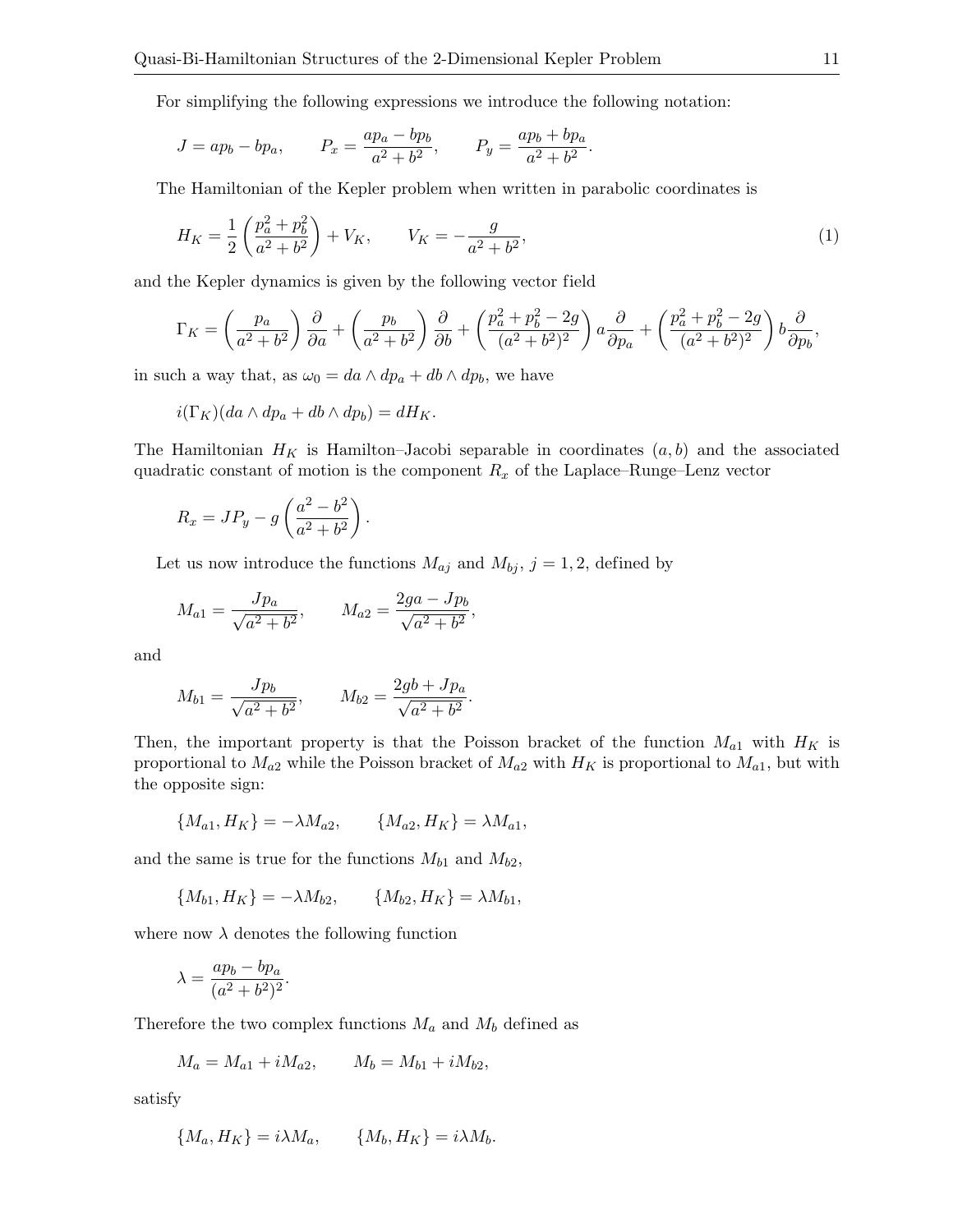**Proposition 4.** The complex function  $K_{34}$  defined as

$$
K_{34}=M_a M_b^*
$$

is a (complex) constant of the motion for the dynamics of the Kepler problem described by the Hamiltonian  $(1)$ .

We omit the proof because it is quite similar to the proof of the previous Proposition [1.](#page-4-0) Note that the modulus of the complex functions  $M_a$  and  $M_b$  are given by

$$
M_a M_a^* = 2(J^2 H_K - gR_x + g^2), \qquad M_b M_b^* = 2(J^2 H_K + gR_x + g^2),
$$

and then

$$
M_a M_a^* + M_b M_b^* = 4(J^2 H_K + g^2).
$$

Of course the complex function  $K_{34}$  determines two real functions that are first integrals for the Kepler problem

$$
K_{34} = K_3 + iK_4,
$$
  $\{K_3, H_K\} = 0,$   $\{K_4, H_K\} = 0,$ 

with  $K_3$  and  $K_4$  given by

$$
K_3 = \text{Re}(K_{34}) = M_{a1}M_{b1} + M_{a2}M_{b2} = JP_x + g\left(\frac{2ab}{a^2 + b^2}\right),
$$
  

$$
K_4 = \text{Im}(K_{34}) = M_{a2}M_{b1} - M_{a1}M_{b2} = -2J^2H_K.
$$

Remark that the function  $K_3$  is the other Laplace–Runge–Lenz constant, while  $K_4$ , that is a fourth order polynomial in the momenta, determines the angular momentum J as a factor.

#### 3.2 Complex functions and quasi-bi-Hamiltonian structures

First we recall that the complex functions  $M_a$  y  $M_b$  are given by

$$
M_a = \left(\frac{Jp_a}{\sqrt{a^2 + b^2}}\right) + i\left(\frac{2ga - Jp_b}{\sqrt{a^2 + b^2}}\right), \qquad M_b = \left(\frac{Jp_b}{\sqrt{a^2 + b^2}}\right) + i\left(\frac{2gb + Jp_a}{\sqrt{a^2 + b^2}}\right).
$$

Let us now denote by  $Z_{34}$  the Hamiltonian vector field of the function  $K_{34}$ , i.e.,  $i(Z_{34})\omega_0 =$  $dZ_{34}$ , such that  $Z_{34}(H_K) = 0$ , and by  $Z_a$  and  $Z_b$  the Hamiltonian vector fields of the complex functions  $M_a$  and  $M_b$ , that is,

$$
i(Z_a)\omega_0 = dM_a, \qquad i(Z_b)\omega_0 = dM_b.
$$

Their coordinate expressions are given by

$$
Z_a = \left(\frac{\partial M_a}{\partial p_a}\right)\frac{\partial}{\partial a} + \left(\frac{\partial M_a}{\partial p_b}\right)\frac{\partial}{\partial b} - \left(\frac{\partial M_a}{\partial a}\right)\frac{\partial}{\partial p_a} - \left(\frac{\partial M_a}{\partial b}\right)\frac{\partial}{\partial p_b} = Z_{a1} + iZ_{a2},
$$

with  $Z_{a1}$  and  $Z_{a2}$  given by

$$
Z_{a1} = \frac{1}{\sqrt{a^2 + b^2}} \left( (ap_b - 2bp_a) \frac{\partial}{\partial a} + ap_a \frac{\partial}{\partial b} - \frac{(ap_a + bp_b)}{a^2 + b^2} \left( bp_a \frac{\partial}{\partial p_a} - ap_a \frac{\partial}{\partial p_b} \right) \right),
$$
  

$$
Z_{a2} = \frac{1}{\sqrt{a^2 + b^2}} \left( bp_b \frac{\partial}{\partial a} + (bp_a - 2ap_b) \frac{\partial}{\partial b} - \frac{(ap_a + bp_b)p_b - 2gb}{a^2 + b^2} \left( -b \frac{\partial}{\partial p_a} + a \frac{\partial}{\partial p_b} \right) \right),
$$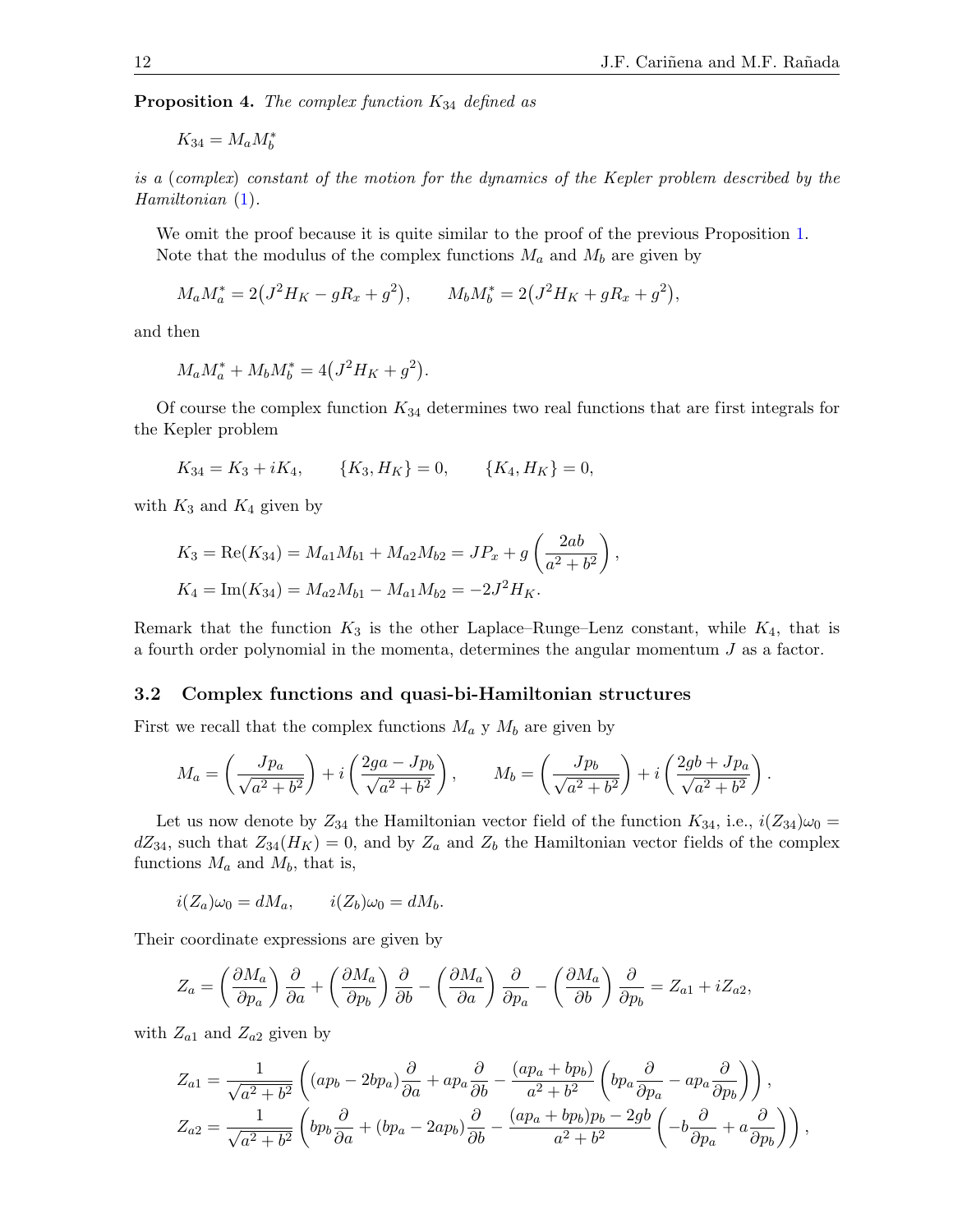and

$$
Z_b = \left(\frac{\partial M_b}{\partial p_a}\right)\frac{\partial}{\partial a} + \left(\frac{\partial M_b}{\partial p_b}\right)\frac{\partial}{\partial b} - \left(\frac{\partial M_b}{\partial a}\right)\frac{\partial}{\partial p_a} - \left(\frac{\partial M_b}{\partial b}\right)\frac{\partial}{\partial p_b} = Z_{b1} + iZ_{b2},
$$

with  $Z_{b1}$  and  $Z_{b2}$  given by

$$
Z_{b1} = \frac{1}{\sqrt{a^2 + b^2}} \left( -bp_b \frac{\partial}{\partial a} + (2ap_b - bp_a) \frac{\partial}{\partial b} - \frac{(ap_a + bp_b)}{a^2 + b^2} \left( bp_b \frac{\partial}{\partial p_a} - ap_b \frac{\partial}{\partial p_b} \right) \right),
$$
  

$$
Z_{b2} = \frac{1}{\sqrt{a^2 + b^2}} \left( (ap_b - 2bp_a) \frac{\partial}{\partial a} + ap_a \frac{\partial}{\partial b} - \frac{(ap_a + bp_b)p_a - 2ga}{a^2 + b^2} \left( b \frac{\partial}{\partial p_a} - a \frac{\partial}{\partial p_b} \right) \right).
$$

Now recalling that

$$
dZ_{34} = d(M_a M_b^*) = M_b^* d(M_a) + M_a d(M_b^*),
$$

we obtain

$$
Z_{34} = M_b^* Z_a + M_a Z_b^* = Z + Z',
$$
 where  $Z = M_b^* Z_a$ ,  $Z' = M_a Z_b^*$ .

The following proposition is similar to that of Proposition [2](#page-6-0) and we omit the proof.

**Proposition 5.** The Lie bracket of the Kepler dynamical vector field  $\Gamma_K$  with the vector field Z is given by

$$
[\Gamma_K, Z] = iK_{34}X_{\lambda},
$$

where  $X_{\lambda}$  is the Hamiltonian vector field of  $\lambda$  solution of the equation  $i(X_{\lambda})\omega_0 = d\lambda$ .

In the following we will denote by  $\Omega_{ab}$  the complex 2-form defined as

$$
\Omega_{ab} = dM_a \wedge dM_b^* = d\left[ \left( \frac{Jp_a}{\sqrt{a^2 + b^2}} \right) + i \left( \frac{2ga - Jp_b}{\sqrt{a^2 + b^2}} \right) \right] \wedge d\left[ \left( \frac{Jp_b}{\sqrt{a^2 + b^2}} \right) - i \left( \frac{2gb + Jp_a}{\sqrt{a^2 + b^2}} \right) \right].
$$

Then the two 2-forms  $\omega_Z$  and  $\omega'_Z$  obtained by Lie derivation of  $\omega_0$  with respect to Z and Z' are given by

$$
\mathcal{L}_Z \omega_0 = \omega_Z = -\Omega_{ab}, \qquad \mathcal{L}_{Z'} \omega_0 = \omega'_Z = \Omega_{ab}.
$$

**Proposition 6.** The Hamiltonian vector field  $\Gamma_K$  of the Kepler problem is quasi-Hamiltonian with respect to the complex 2-form  $\Omega_{ab}$ .

**Proof.** This can be proved by a direct computation

$$
i(\Gamma_K)\Omega_{ab}=\Gamma_K(M_a)dM_b^*-\Gamma_K(M_b^*)dM_a=(i\lambda M_a)dM_b^*+(i\lambda M_b^*)dM_a=i\lambda d(M_aM_b^*).
$$

The complex 2-form  $\Omega_{ab}$  can be decomposed as

$$
\Omega_{ab} = \Omega_{ab1} + i\Omega_{ab2},
$$

where the two real 2-forms,  $\Omega_{ab1} = \text{Re}(\Omega_{ab})$  and  $\Omega_{ab2} = \text{Im}(\Omega_{ab})$ , take the form

$$
\Omega_{ab1} = dM_{a1} \wedge dM_{b1} + dM_{a2} \wedge dM_{b2}, \qquad \Omega_{ab2} = -dM_{a1} \wedge dM_{b2} + dM_{a2} \wedge dM_{b1},
$$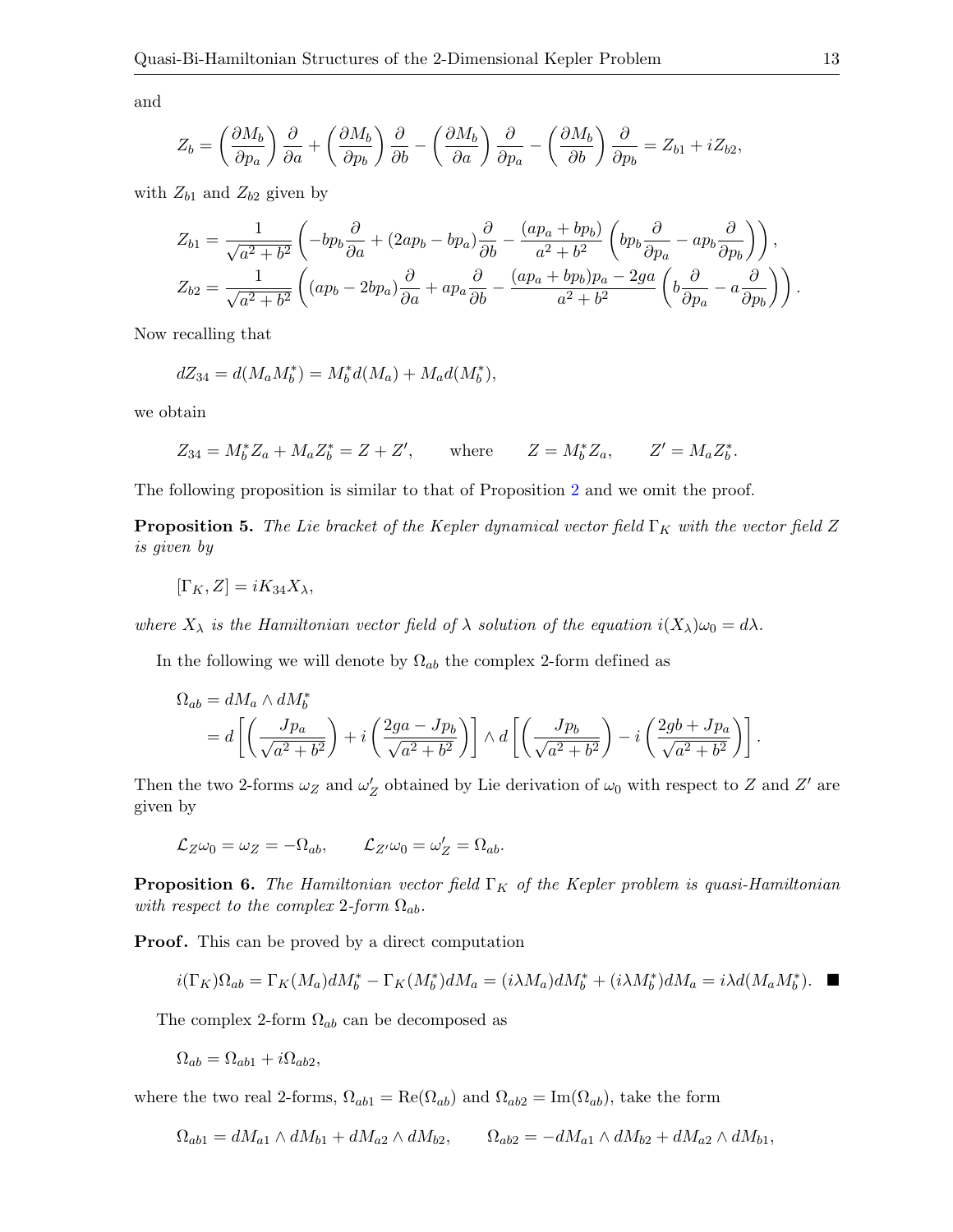Considering the real and imaginary parts we obtain

$$
i(\Gamma_K)\Omega_{ab1} = -\lambda dK_4, \qquad i(\Gamma_K)\Omega_{ab2} = \lambda dK_3,
$$

what means that  $\Gamma_K$  is also quasi-bi-Hamiltonian with respect to the two real 2-forms  $(\omega_0, \Omega_{ab1})$ and  $(\omega_0, \Omega_{ab2})$ .

Once more we obtain that the factor  $\lambda$  determines that the system is quasi-bi-Hamiltonian instead of just bi-Hamiltonian.

The complex 2-form  $\Omega_{ab}$  is well defined but it is not symplectic. The kernel is two-dimensional and it is invariant under the action of  $\Gamma_K$ 

 $[\text{Ker }\Omega_{ab}, \Gamma_K] \subset \text{Ker }\Omega_{ab}.$ 

The coordinate expressions of  $\Omega_{ab1}$  and  $\Omega_{ab2}$  are

$$
\Omega_{ab1} = \frac{2J}{(a^2 + b^2)^2} (\alpha_{13}da \wedge dp_a + \alpha_{14}da \wedge dp_b + \alpha_{23}db \wedge dp_a + \alpha_{24}db \wedge dp_b + \alpha_{34}dp_a \wedge dp_b),
$$
  
\n
$$
\Omega_{ab2} = \frac{2g}{(a^2 + b^2)^2} (\beta_{13}da \wedge dp_a + \beta_{14}da \wedge dp_b + \beta_{23}db \wedge dp_a + \beta_{24}db \wedge dp_b),
$$

with  $\alpha_{ij}$  and  $\beta_{ij}$  being given by

$$
\alpha_{13} = (2gb - ap_a p_b - bp_b^2)b, \qquad \alpha_{14} = -(2ga - ap_a^2 - bp_a p_b)b, \n\alpha_{23} = (-2gb + ap_a p_b + bp_b^2)a, \qquad \alpha_{24} = (2ga - ap_a^2 - bp_a p_b)a, \n\alpha_{34} = 2J(a^2 + b^2),
$$

and

$$
\beta_{13} = (2abp_a - a^2p_b - b^2p_b)b, \qquad \beta_{14} = (2abp_b - a^2p_a - b^2p_a)b, \n\beta_{23} = (-2abp_a + a^2p_b + b^2p_b)a, \qquad \beta_{24} = (-2abp_b - a^2p_a - b^2p_a)a.
$$

We close this section with the following properties:

- (i) The two real 2-forms are not symplectic. In fact we have verified that  $\Omega_1 \wedge \Omega_1 = 0$ ,  $\Omega_2 \wedge \Omega_2 = 0$ , and also  $\Omega_1 \wedge \Omega_2 = 0$ .
- (ii) These two 2-forms,  $\Omega_{ab1}$  and  $\Omega_{ab2}$ , determine two recursion operators ((1, 1) tensor fields)  $R_{ab1}$  and  $R_{ab2}$  defined as

$$
\Omega_{ab1}(X,Y) = \omega_0(R_{ab1}X,Y), \qquad \Omega_{ab2}(X,Y) = \omega_0(R_{ab2}X,Y),
$$

or in an equivalent way

$$
R_{ab1} = \widehat{\omega_0}^{-1} \circ \widehat{\Omega_{ab1}}, \qquad R_{ab2} = \widehat{\omega_0}^{-1} \circ \widehat{\Omega_{ab2}}.
$$

As in Section [2.3,](#page-8-0) a consequence of the singular character of  $\Omega_{ab1}$  and  $\Omega_{ab2}$  is that

$$
\det[R_{ab1}] = \det[R_{ab2}] = 0.
$$

(iii) If we denote by  $Z_3$  and  $Z_4$  the Hamiltonian vector fields (with respect to the canonical symplectic form  $\omega_0$ ) of the integrals  $K_3$  and  $K_4$ , then the dynamical vector field  $\Gamma_K$  is orthogonal to  $Z_4$  with respect to the structure  $\Omega_1$  and it is also orthogonal to  $Z_3$  with respect to the structure  $\Omega_2$ , that is,

$$
i(\Gamma_K)i(Y_4)\Omega_{ab1} = 0, \qquad i(\Gamma_K)i(Y_3)\Omega_{ab2} = 0.
$$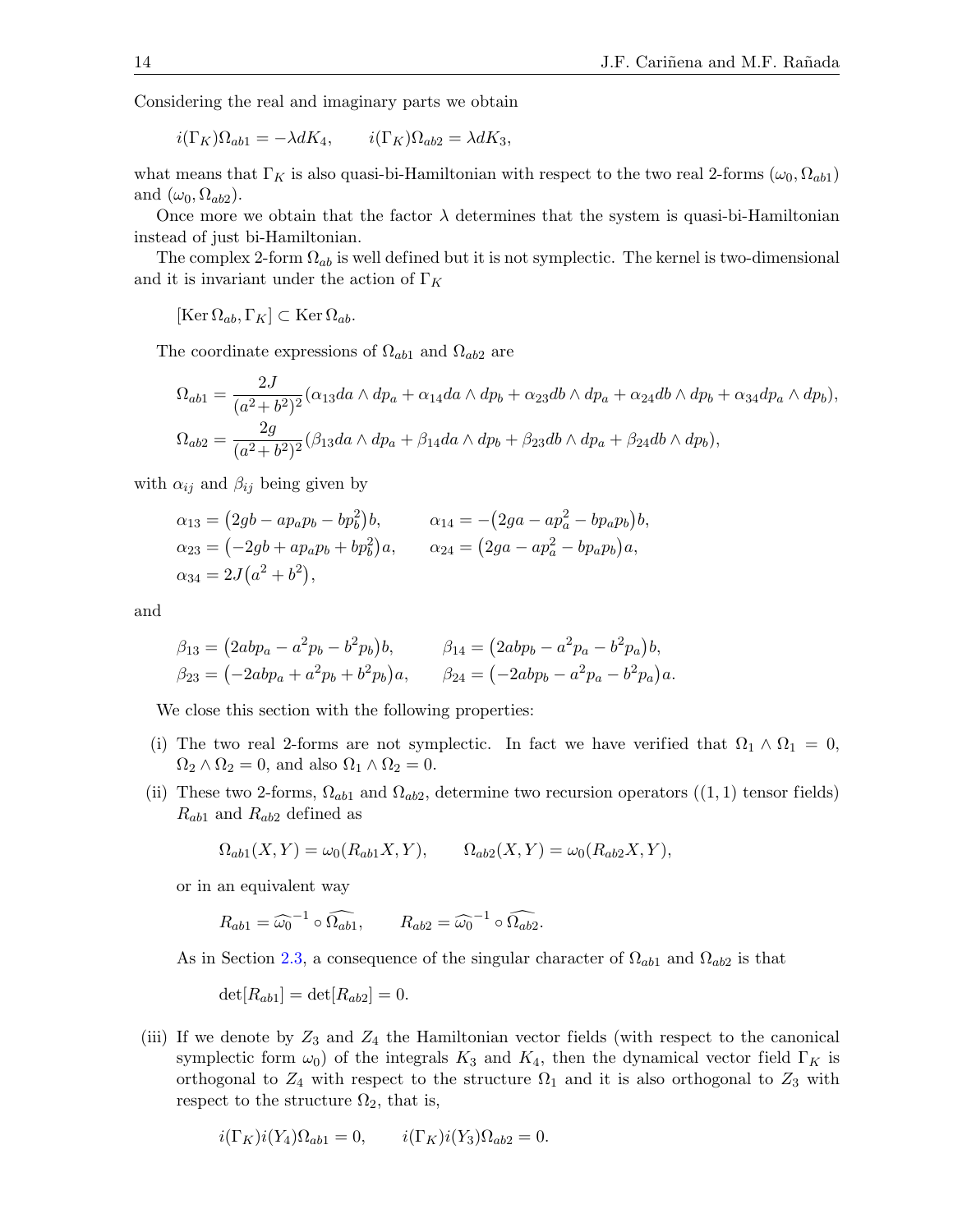## <span id="page-14-12"></span>4 Final comments

The Kepler problem is separable in two different coordinate systems, and because of this, it is superintegrable with quadratic integrals of motion. Now we have proved that this superintegrability is directly related with the existence of certain complex functions possessing very interesting Poisson bracket properties and also that these functions are also related with the existence of quasi-bi-Hamiltonian structures.

We finalize with some questions for future work. First, as stated in the Introduction, quasibi-Hamiltonian structures is a matter that still remain as slightly studied (in contrast to the bi-Hamiltonian systems); so the particular case of the Kepler problem can be a good motivation to undertake a better study of these systems. Second, the existence of these complex functions is not a specific characteristic of the Kepler problem; in fact, it has been proved that the superintegrability of certain systems recently studied (as the isotonic oscillator or the TTW or PW systems) [\[11,](#page-14-13) [29,](#page-15-18) [30,](#page-15-19) [31,](#page-15-20) [32,](#page-15-21) [33\]](#page-15-22) is also related with such a class of complex functions. Therefore, an interesting open question is whether these other superintegrable systems are also endowed with bi-Hamiltonian structures or with quasi-bi-Hamiltonian structures; the starting point for this study must be a deeper analysis of the properties of these complex functions making use of the geometric (symplectic) formalism as an approach.

#### Acknowledgments

This work has been supported by the research projects MTM–2012–33575 (MICINN, Madrid) and DGA-E24/1 (DGA, Zaragoza).

## References

- <span id="page-14-2"></span>[1] Błaszak M., Bi-Hamiltonian representation of Stäckel systems,  $Phys. Rev. E$  79 (2009), 056607, 9 pages, [arXiv:0904.2070.](http://arxiv.org/abs/0904.2070)
- <span id="page-14-3"></span>[2] Boualem H., Brouzet R., Rakotondralambo J., Quasi-bi-Hamiltonian systems: why the Pfaffian case?,  $Phys$ . [Lett. A](http://dx.doi.org/10.1016/j.physleta.2006.07.019) 359 (2006), 559-563.
- <span id="page-14-4"></span>[3] Boualem H., Brouzet R., Rakotondralambo J., About the separability of completely integrable quasi-bi-Hamiltonian systems with compact levels, [Differential Geom. Appl.](http://dx.doi.org/10.1016/j.difgeo.2008.04.008) 26 (2008), 583–591.
- <span id="page-14-1"></span>[4] Brouzet R., Caboz R., Rabenivo J., Ravoson V., Two degrees of freedom quasi-bi-Hamiltonian systems, [J. Phys. A: Math. Gen.](http://dx.doi.org/10.1088/0305-4470/29/9/019) 29 (1996), 2069–2076.
- <span id="page-14-5"></span>[5] Cariñena J.F., Guha P., Rañada M.F., Quasi-Hamiltonian structure and Hojman construction, *[J. Math.](http://dx.doi.org/10.1016/j.jmaa.2006.08.092)* [Anal. Appl.](http://dx.doi.org/10.1016/j.jmaa.2006.08.092) 332 (2007), 975–988.
- <span id="page-14-6"></span>[6] Cari˜nena J.F., Guha P., Ra˜nada M.F., Hamiltonian and quasi-Hamiltonian systems, Nambu–Poisson structures and symmetries, [J. Phys. A: Math. Theor.](http://dx.doi.org/10.1088/1751-8113/41/33/335209) 41 (2008), 335209, 11 pages.
- <span id="page-14-9"></span>[7] Cariñena J.F., Ibort L.A., Non-Noether constants of motion, *[J. Phys. A: Math. Gen.](http://dx.doi.org/10.1088/0305-4470/16/1/010)* **16** (1983), 1–7.
- <span id="page-14-0"></span>[8] Cariñena J.F., Marmo G., Rañada M.F., Non-symplectic symmetries and bi-Hamiltonian structures of the rational harmonic oscillator, [J. Phys. A: Math. Gen.](http://dx.doi.org/10.1088/0305-4470/35/47/101) 35 (2002), L679-L686, [hep-th/0210260.](http://arxiv.org/abs/hep-th/0210260)
- <span id="page-14-10"></span>[9] Cariñena J.F., Rañada M.F., Canonoid transformations from a geometric perspective, [J. Math. Phys.](http://dx.doi.org/10.1063/1.528146) 29 (1988), 2181–2186.
- <span id="page-14-11"></span>[10] Cari˜nena J.F., Ra˜nada M.F., Generating functions, bi-Hamiltonian systems, and the quadratic-Hamiltonian theorem, *[J. Math. Phys.](http://dx.doi.org/10.1063/1.529028)* **31** (1990), 801–807.
- <span id="page-14-13"></span>[11] Cari˜nena J.F., Ra˜nada M.F., Santander M., Two important examples of nonlinear oscillators, in Proceedings of 10th International Conference in Modern Group Analysis (Larnaca, Cyprus, 2004), Editors N.H. Ibragimov, C. Sophocleous, P.A. Damianou, 2005, 39–46, [math-ph/0505028.](http://arxiv.org/abs/math-ph/0505028)
- <span id="page-14-7"></span>[12] Crampin M., Marmo G., Rubano C., Conditions for the complete integrability of a dynamical system admitting alternative Lagrangians, [Phys. Lett. A](http://dx.doi.org/10.1016/0375-9601(83)90518-2) 97 (1983), 88–90.
- <span id="page-14-8"></span>[13] Crampin M., Prince G.E., Alternative Lagrangians for spherically symmetric potentials, [J. Math. Phys.](http://dx.doi.org/10.1063/1.527901) 29 (1988), 1551–1554.